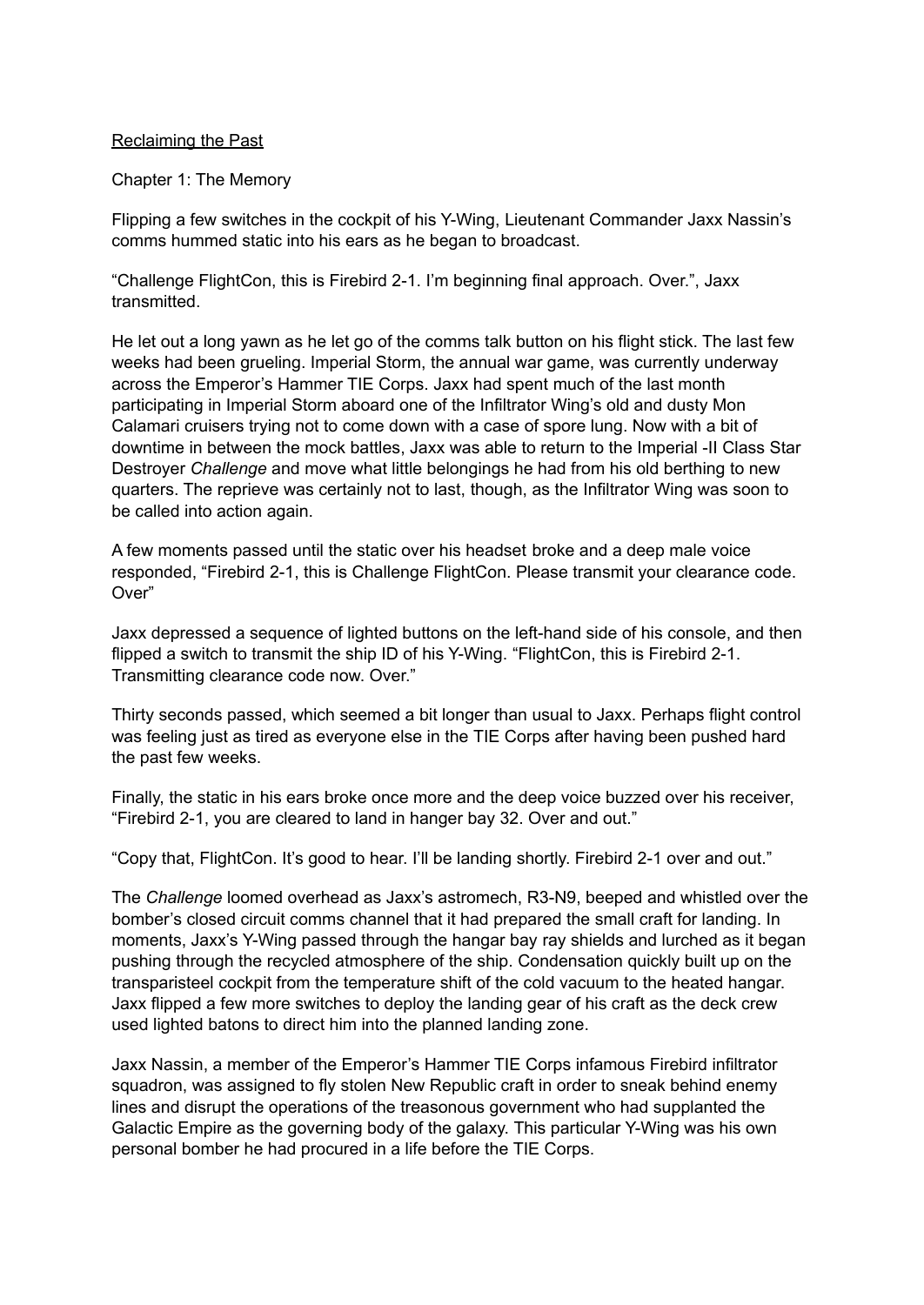Jaxx powered down his Y-Wing as the deck crew deployed the boarding ladder from the left-hand side of the hull. The generators formed decrescendo from a high pitched, fast whine to a lower pitched, slow thrum eventually fading into silence as they spun down. The canopy bolts released, wheezing as the exterior atmosphere mixed with the cockpit's stale atmosphere as the canopy was raised. Jaxx exited the craft, and his boots had barely struck the hard steel plating of the deck before a data pad was thrust into his view.

"Sir, if you would please ensure everything is correct.", an aged and impatient crew chief requested of the pilot. The data pad currently displayed a dulled readout of the checklist required for landing craft to ensure proper accountability of pilot and hangar crew roles. Jaxx initialed his required steps with a digital signature and handed the data pad back to the crew chief. The chief thanked the Lieutenant Commander and then proceeded to direct his hangar crew to inspect the bomber craft and initiate any maintenance items they found. Meanwhile, Jaxx went to the bomber's cargo storage and retrieved a dark grey canvas duffel bag with his call sign "Hijacker" stitched to the side. The duffel was filled to capacity with his clothing and personal affects that he had kept aboard the MC-90 *Renegade*.

Jaxx looked up at his astromech as the deck crew worked to attach the droid hoist to him, "Nines, why don't you go to the droid service bay and get a once over. It's been a while since we've been on the Challenge, and you're starting to sound a little squeaky. You can meet up with me back at my new room afterwards." R3-N9 chirped a satisfactory response and Jaxx turned on his heels to leave the hangar. It always felt odd coming back from an infiltrator deployment as Jaxx was often decked out in a New Republic orange flight suit. The anticipatory glances he would receive from the crew would often times put him on edge making him yearn for a moment to change into his Imperial Navy duty uniform.

The innards of an Imperial-II Class Star Destroyer were fairly well laid out, unlike the Mon Calamari cruisers. Turbolifts were laid out to expediently shuttle personnel between decks, and decks were laid out in a grid to necessitate maximizing the space of the ship. Navigating the maze like corridors was the most difficult part, but with a deck, quadrant, and room number, you could figure out where to be.

Jaxx made his way to the turbolift and punched in the deck number for officer row. The lift doors closed and the lift elevator rumbled and hummed as it began its ascent. The humming slowed as he approached the officer deck, and the doors slid open with a swish as the fluorescent light from the hallway overpowered the dull lighting of the elevator car. Jaxx exited the lift and began walking down the network of halls until he had finally come to face the door of his new quarters.

"8-19-A221. This is it.", whispered Jaxx to himself.

The small door whizzed open from the press of the button pad next to it, and Jaxx peered into the empty room. The lights inside were dim compared to the harsh hallway lighting, and his eyes took a few moments to adjust. Glad to not have a welcoming party, Jaxx entered the room and let the door snap shut behind him.

The room was adequately sized. Imperial-II Class Star Destroyers had to house quite a few crew members so having the space of a 50 meter squared room was a luxury few didn't have. Quarters such as these were furnished with a set of bunk beds recessed in the far wall flanked by writing desks against the opposing walls. Crew mates of these type of spaces were still expected to use communal heads, so there wasn't even a sink for shaving. Jaxx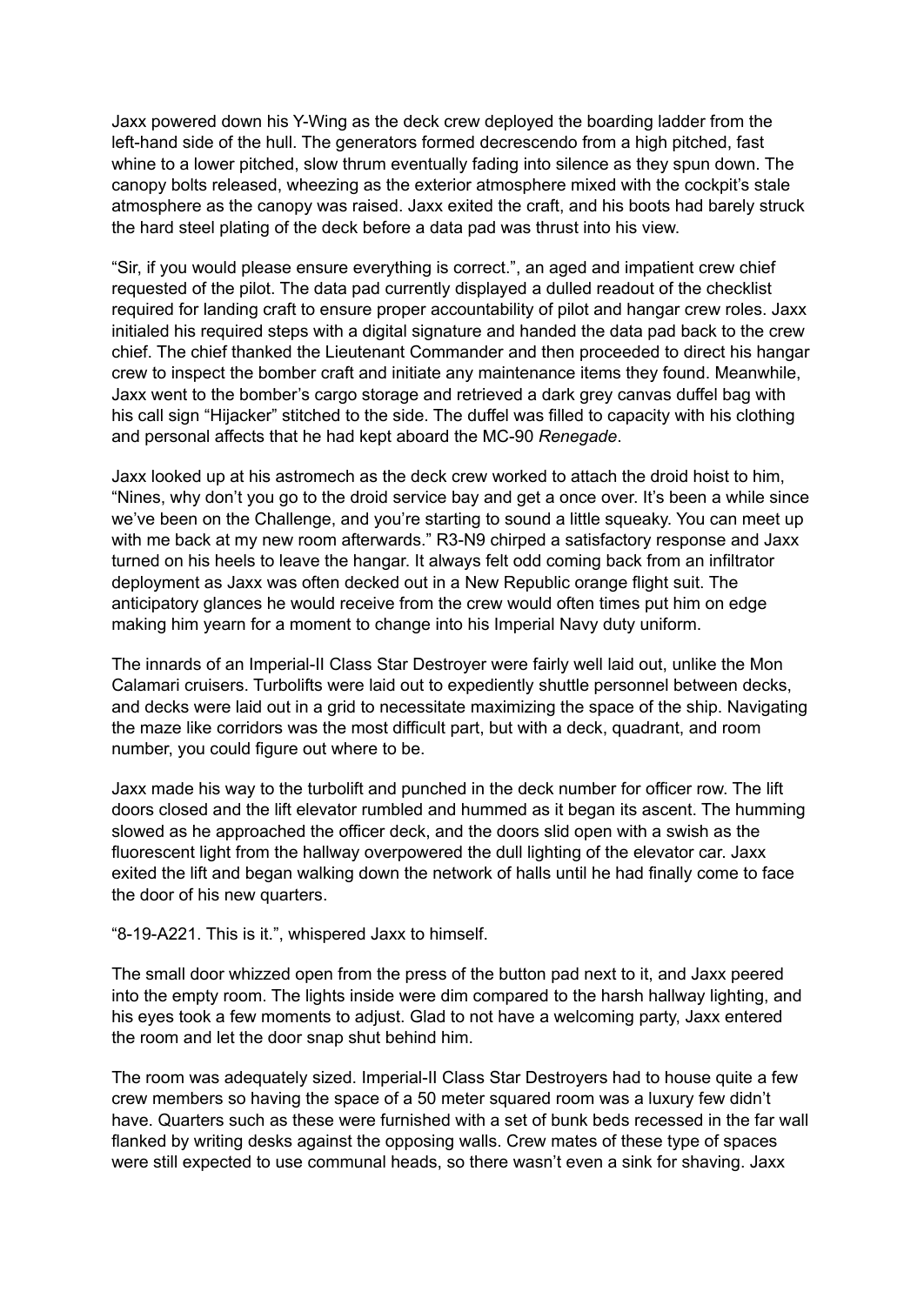rubbed his bearded chin, thankful that his stint in the Infiltrator Squadron afforded him the option of growing his hair out.

Throwing his duffel bag on the floor next to his new bunk, Jaxx let out a sigh of relief at having finally made his move into the new quarters. He had recently been promoted to Flight Leader of Firebird's second flight, and Flight leaders often bunked together in cabins meant for two people. His new bunkmate, Captain Travis Cook, was out on patrol currently, leaving Jaxx to relax in the tiny shared space by himself.

He approached the empty wall locker previously belonged to Commander Turel and opened it to start unpacking his belongings. Turel had opted to retire back to the Modified Frigate *Phoenix* for personal reasons. The wall locker wasn't entirely empty as a few items in it, but nothing that required dispatching a shuttle to return any lingering personal affects to Turel. A ratty pillow, some shower shoes, and…what was this? From underneath the pillow, a glimmer of glass caught Jaxx's eye. The pillow coughed out some of its fluff all over the floor as Jaxx moved it out of the way to reveal a full bottle of chalquilla.

Jaxx exclaimed to the air, "Oh, jackpot!" Picking up the bottle, he turned to his new desk.

Uncorking the bottle of the Challenge's finest, Jaxx sat heavily into his desk chair and decided to drink straight from the chalquilla bottle rather than dirty a glass. It was a relief to be out of the flight member berthing. It was nothing against his fellow squadron mates, but there was absolutely no solitude when you were racking with a dozen other people in a small space. He took a long pull off the bottle and propped his tired feet up on his new desk.

## *Glug.*

The chalquilla was a bit stiffer than usual. The still was likely cleaned prior to this batch, meaning more impurities didn't make it into the final bottles. It was already starting to go to Jaxx's head, making the room sway slightly as he was getting lost in his thoughts.

### *Glug.*

It was odd for him to go this long without someone playing some loud music or a squadron mate asking him a question. Jaxx was able to sit back and take in his surroundings without interruption, which allowed him to notice small details he would never have seen otherwise. His attention went to the bunk beds. Travis had already taken the bottom rack, leaving the top rack for Jaxx. It was only fair, Travis was the Firebird XO and was assigned this room long before Jaxx's promotion. The mattress was made, but the navy blue top sheet had seen better days. The top sheet was showing signs of fraying, and as the room swayed slightly from Jaxx's oncoming inebriation, thin spots could be made out showing the white flat sheet through the thinner navy blue material.

### *Glug.*

"I'll have to get laundry to send me more blankets." Jaxx mused to himself.

# *Glug.*

It was weird having the kind of resources available through the Emperor's Hammer. Before joining the TIE Corps, Jaxx was caught up with a group of pirates known as the Galactic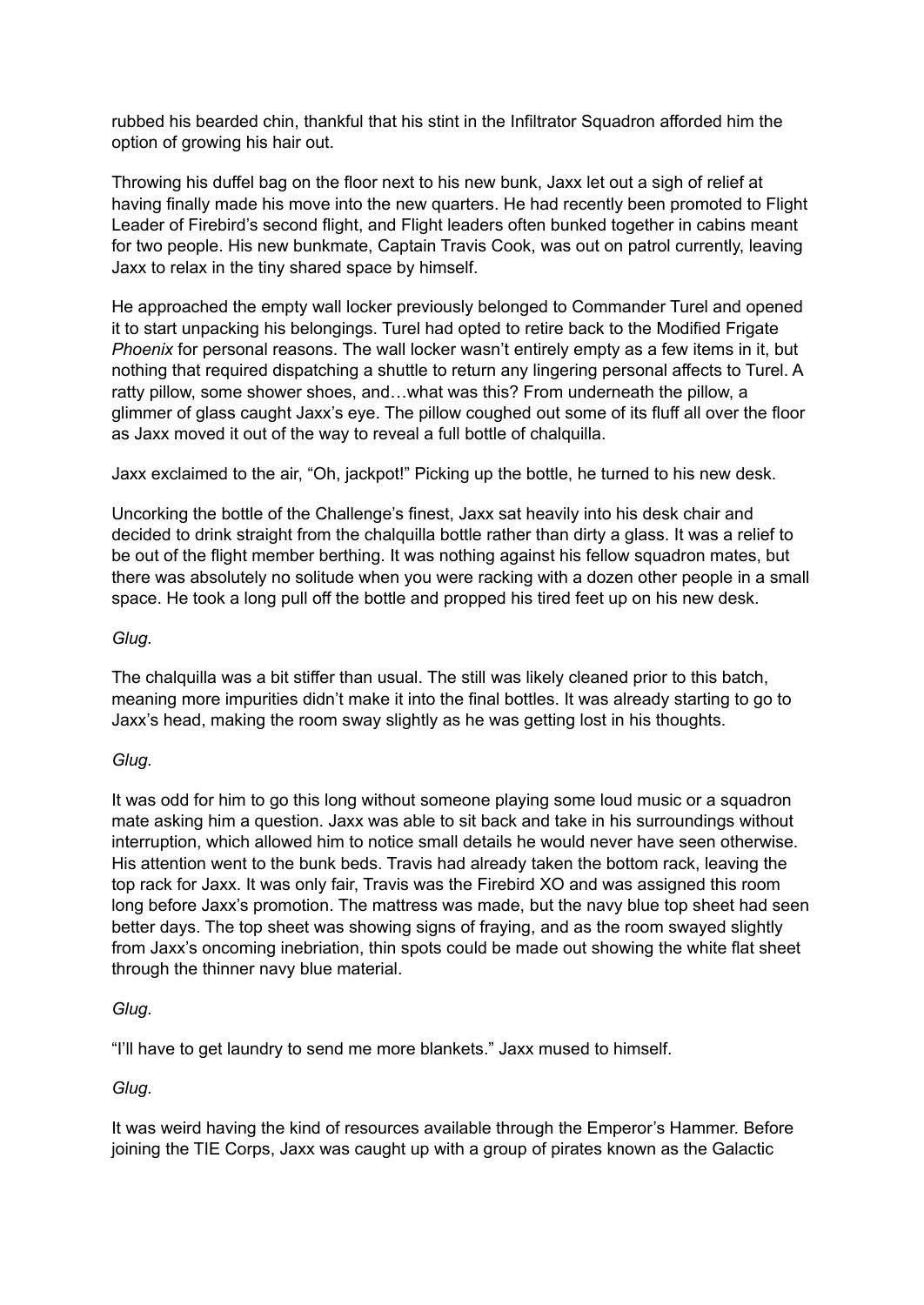Corsairs. Jaxx had had some rough times after he washed out of the Imperial Academy, eventually falling in with the Corsairs.

## *Glug glug.*

The Corsairs weren't all that bad, but Jaxx only had a few fond memories of his time with them. His nickname, "Hijacker", came from his time there. He was adept at cracking into critical security systems, and his fellow Corsairs ended up saying he was hijacking the system. Hence the name.

## *Glug*

His biggest regret from his life with the Corsairs was that he lost his family's modified C-ROC Gozanti, the *Penultimate*. The *Penultimate* was one of the last ships built by his father Hannis before he stepped off the line and into being a supervisor. Hannis had purchased it after Corellian Engineering couldn't find a buyer for a lot of them. The Imperial Navy didn't want the C-ROC, and so the ship sat for a few years collecting dust. Eventually, Hannis conned management into letting him have one for a small margin above what it would cost to scrap it. Of course, the company stripped a bunch of parts from it before selling it at a loss.

### *Glug*

Jaxx learned a lot about working on space freighters from his time helping his father fix up the *Pen*. A lot of good memories were welling back up.

### *Jaxx, hand me that spanner. No! Not that one! The other one!*

*Jaxx, turn the valve wheel to the left. No! Your other left!*

*This ship will be yours someday, son. Maybe you can get off this mudball and do something bigger and greater than what your old man could.*

Jaxx was young when his father died and the *Pen* was the only thing he had left of his father.

Another deep sigh escaped Jaxx's lips as he lifted the ever lightening bottle of chalquilla to them. It had been a few years since he joined up with the Corsairs. Jaxx had modified the *Pen* so he could dock his BTL-A4 Y-Wing *Hawg* inside the hold. The Corsairs were on a hit and run attack, striking out at a New Republic convoy. Intel had said to expect minimal resistance, but apparently the New Republic hadn't gotten the memo. The New Republic escort B-Wings had managed to disable the *Pen* among a few other of the Corsair's craft and were preparing to send in drop troopers to arrest anyone they found aboard the disabled. The still functional Corsair craft had already fled the area leaving the survivors alone to face the repercussions of attacking thew New Republic.

### *Glug*

What Jaxx had to do next had haunted him ever since. He was the only crew member aboard the *Pen*. His co-pilot was a droid he had grown accustomed to, RX-73. Unfortunately, during the ion attacks on the ship, 73 had been fried since he was scomped into the *Pen's* nav computer. Jaxx had to abandon the *Pen* or else he knew he would be spending his remaining years breaking ships at the Karthon Chop Fields. Jaxx took one last look at the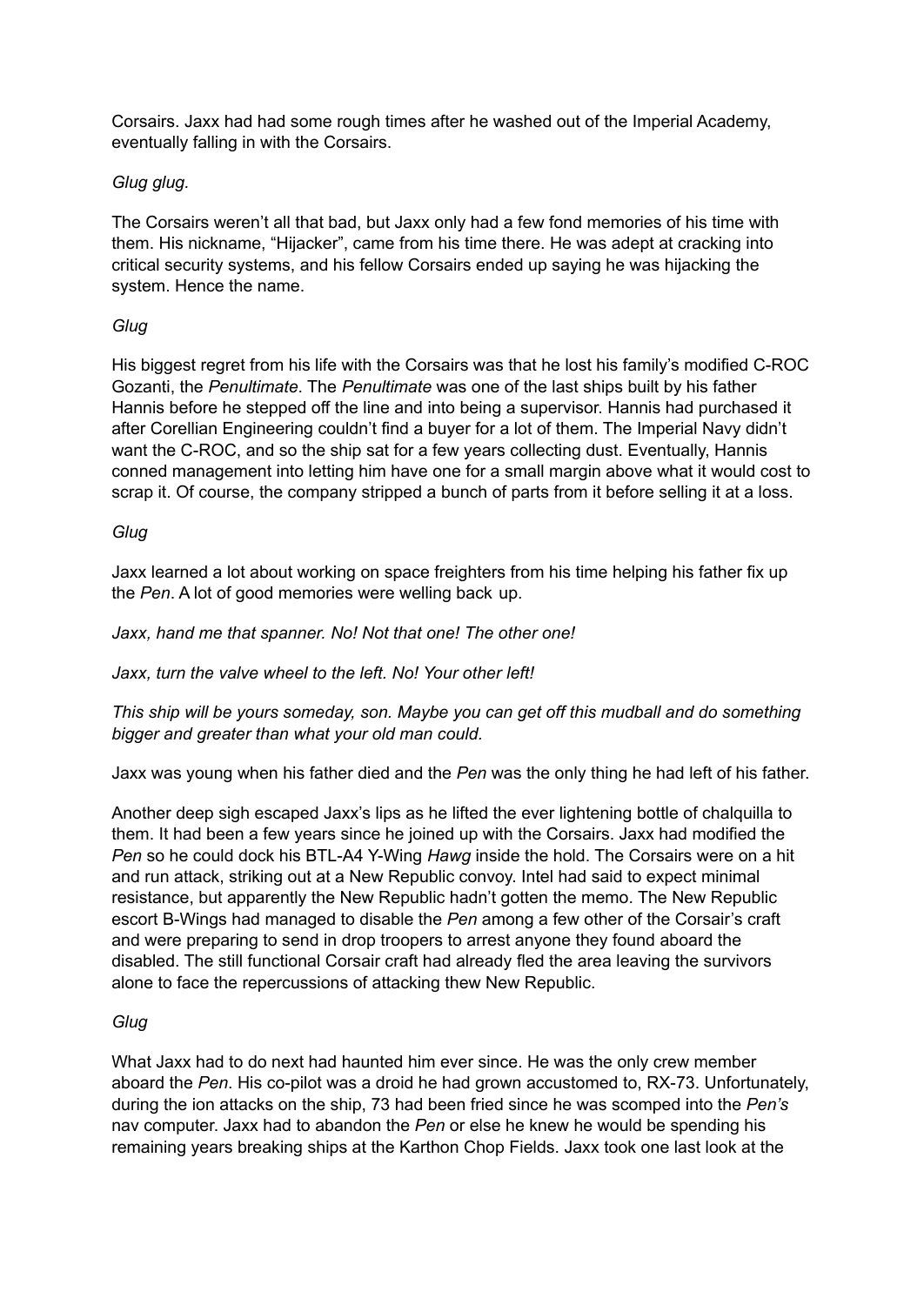cockpit and the still smoking body of RX-73 before sprinting the short distance to docking bay where R3-N9 was already completing pre-flight aboard *Haw*.

It felt like an eternity from when he opened the bay doors to launch *Hawg* to when N9 whistled that hyperspace calculations had been completed. Jaxx took one last look over his shoulder at the *Pen* as he watched the New Republic clamp a transport to it to prepare for boarding. A moment of hesitation passed as Jaxx's hand hovered over the switches to engage the hyperdrive engine. He was debating if he should stay and fight back to save his family's legacy. The Y-Wing was rocked by a few laser bolts bouncing off the deflector shields, and Jaxx knew he had no chance. He was outgunned.

Jaxx engaged the hyperdrive and watched the stars stretching towards him. Normally, he loved watching the entry into hyperspace as it reminded him of younger better years, but this time he felt like the stretched stars were pointing backwards taunting him that the *Pen* was being left behind.

#### *Glug glug glug \*clank\**

The empty bottle clattered against the steel deck plate as Jaxx sunk deeper into his desk chair thinking about how much he missed the *Pen*. Life with the Corsairs had its ups and downs, but Jaxx could always rely on the *Pen*. It was the one constant that kept him sane while living life from one convoy attack to the next. It was a reminder of where he came from and what his family had done for him.

He had tried to find the *Pen* following the years after. It was a modified C-ROC after all. Those were worth something to the right people! But no matter where he looked, Jaxx just couldn't find her. He begged the Corsair boss, a large Rodian by the name of Olsaa Zteevi, to help him.

Olsaa, imagine it! If we find the Pen, we'd have one of the best Gozantis in the galaxy on our *side again! She's always served us well, and you know she'd continue to produce if we got her back. Here's the old registry code, you've gotta know someone who can find her!*

*Jaxx… We don't need that cheap Gozanti to keep making money. We did fine before you brought her to us, and we'll do fine without her. Besides, she's a hot impound with the New* Republic. It'd cost too much to track her down, and you'd be paying that debt off into the next *life. Let her go.*

"Dat damned, one eyed, shcaley…poor excushe for a…", slurred Jaxx at the empty bottle on the floor. Olsaa had the contacts to track wiped registries, but it wasn't sound business to go on a 'wild shyyyo chase' as Olsaa had once put it.

Jaxx dangled his arm over the side of the chair, grasping at the air over the empty bottle. He mumbled to himself, "After errythin' I done fer the Corshairs, that bastard Olsaa couldn' bother ta help me."

Feeling the chalquilla fuel the fiery inner rage building up in the pit of his stomach, Jaxx wanted to watch the bottle shatter on the far wall as a form of catharsis to help calm his mind. He couldn't reach the bottle while sitting in the chair as his fingers were a few inches from grasping the cold glass. As he strained to reach for the bottle, his chair began to tilt onto its wheels. Feeling his fingers finally touch the object he desperately wanted to smash, he found he had leaned too far. The room wafted and spun around him as his chair came out